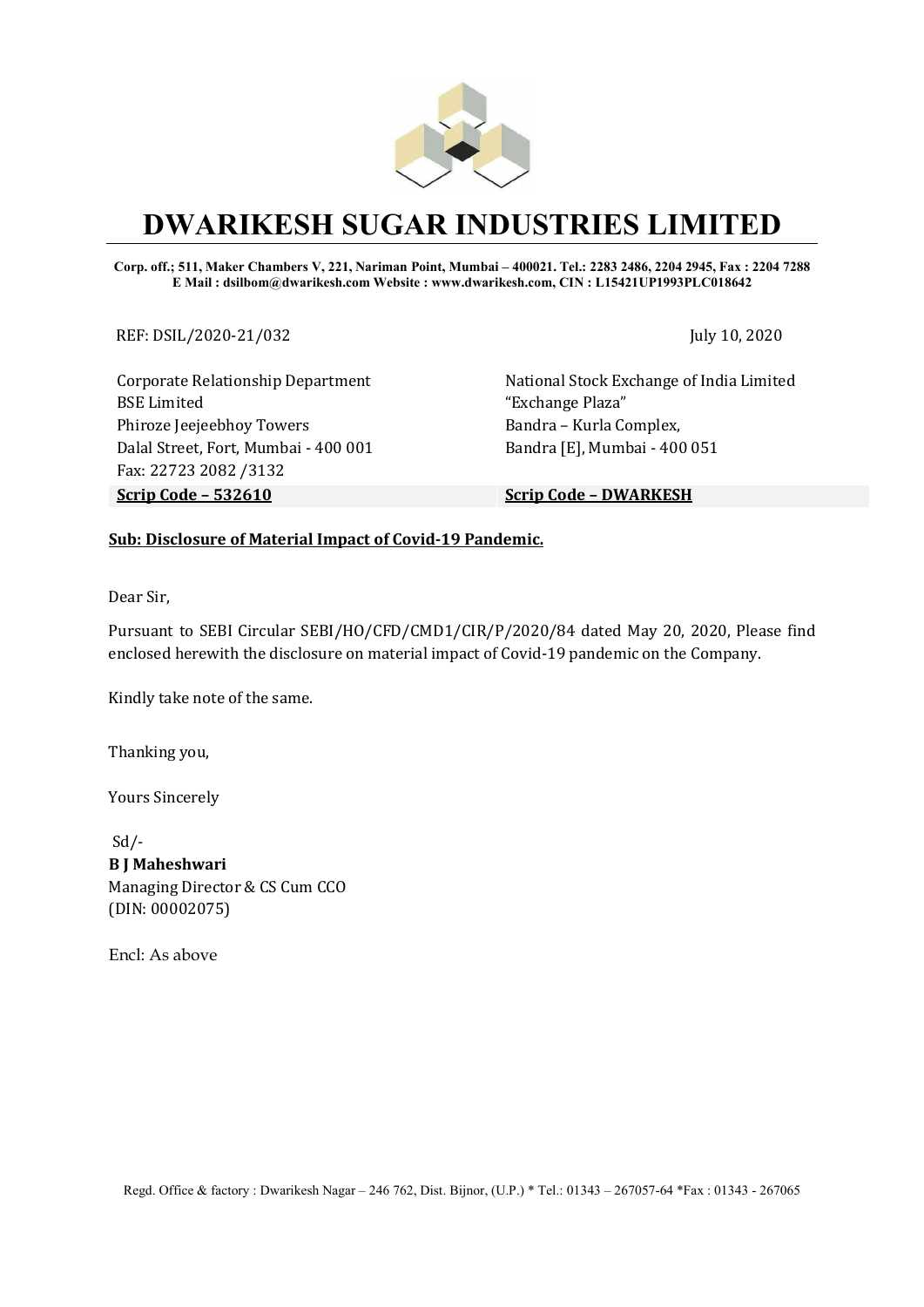## DWARIKESH SUGAR INDUSTRIES LIMITED

# (SCRIP CODE - 532610)

#### Disclosure of Material Impact of Covid-19

### Pandemic on the business of the Company.

Pursuant to SEBI Circular SEBI/HO/CFD/CMD1/CIR/P/2020/84 dated May 20, 2020 the impact of Covid-19 pandemic on the business of the Company are as follows:

| Sr. No.      | Particular                                                                                                          | <b>Disclosure</b>                                                                                                                                                                                                                                                                                                                                                                            |
|--------------|---------------------------------------------------------------------------------------------------------------------|----------------------------------------------------------------------------------------------------------------------------------------------------------------------------------------------------------------------------------------------------------------------------------------------------------------------------------------------------------------------------------------------|
| $\mathbf{1}$ | Impact of the Covid-19 pandemic on<br>the business.                                                                 | Company's Sugar, Industrial alcohol, ethnol<br>operations continued during the lockdown<br>period as permitted by the competent<br>authorities. However, there is temporary<br>decline in Demand of Sugar. Company also<br>started production of Hand Sanitizers with<br>the necessary approvals from the authorities<br>and the same was intimated to Stock<br>exchanges on April 25, 2020. |
| 2            | Ability<br>maintain<br>to<br>operations<br>including the Factory's Unit office<br>spaces functioning and closedown. | As stated above, the operations are going on.<br>However, the Corporate office of the Company<br>located at Mumbai remained shut down due<br>to outbreak of Covid-19 in Mumbai and<br>company implemented 'Work From Home'<br>policy for its employees and protecting its<br><b>Business Continuity.</b>                                                                                     |
| 3            | Schedule, if any, for restarting the<br>operations.                                                                 | Not Applicable in view of the position<br>explained above.                                                                                                                                                                                                                                                                                                                                   |
| 4            | Steps taken<br>smooth<br>to<br>ensure<br>functioning of operations.                                                 | The Company is taking utmost care of its staff<br>and work-force like sanitization,<br>social<br>distancing, compulsory mask wearing, hand<br>thermal check at<br>washing,<br>the<br>gate,<br>maintaining proper hygiene, etc.                                                                                                                                                               |
| 5            | Estimation of the future impact of<br>Covid-19 on its operations                                                    | April - June, 2020, being lockdown months,<br>some impact on revenues and profitability of<br>the Company are expected as there is<br>temporary decline in demand of Sugar.                                                                                                                                                                                                                  |
| 6            | Details of impact of Covid-19 on the<br>listed entity's                                                             |                                                                                                                                                                                                                                                                                                                                                                                              |
| (i)          | <b>Capital and Financial Resources</b>                                                                              | The Company's capital and banking facilities<br>remain intact. There are no liquidity concerns<br>as adequate banking limits are available. The<br>position has been strengthened by the reliefs<br>extended by RBI/ Banks looking into the<br>Covid19 situation.                                                                                                                            |